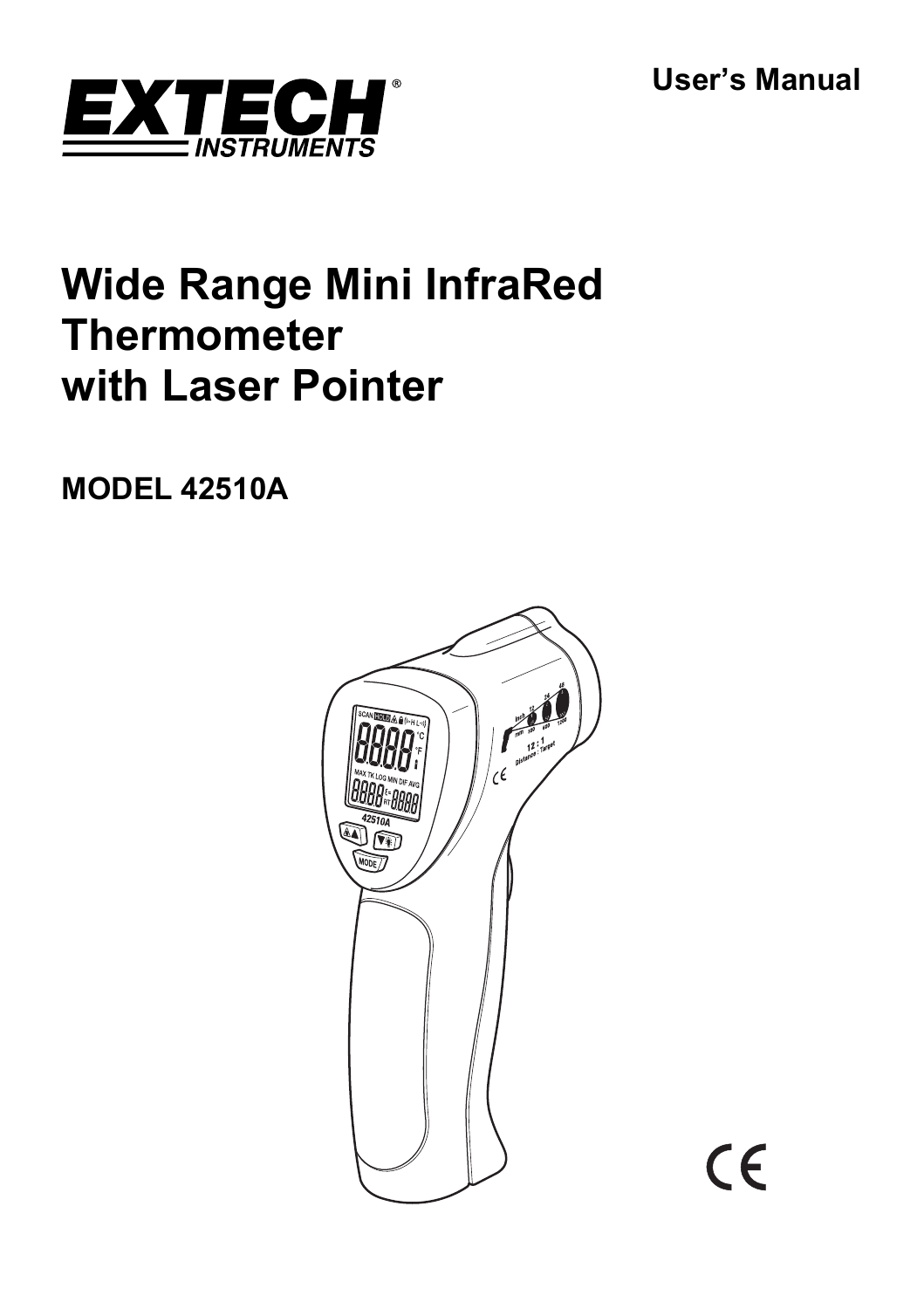Congratulations on your purchase of the Model 42510A IR Thermometer. This Infrared thermometer measures and displays non-contact temperature readings up to  $650^{\circ}$ C (1200 $^{\circ}$ F). The adjustable emissivity feature allows the IR thermometer to measure the temperature of virtually any surface. The built-in laser pointer increases target accuracy while the backlit LCD and handy push buttons combine for convenient, ergonomic operation. Operational functions include adjustable emissivity, high-low alarms, MIN-MAX memory, and trigger-lock test mode. This instrument is fully tested and calibrated prior to delivery, proper use and care of this meter will provide years of reliable service.

### *Safety*

- Use extreme caution when the laser pointer is on
- Do not point the beam toward anyone's eye or allow the beam to strike the eye from a reflective surface
- Do not use the laser near explosive gases or in other potentially explosive areas



### *Description*

- 1. IR Sensor and Laser pointer
- 2. LCD Display
- 3. Function Buttons
- 4. Measurement Trigger
- 5. Battery compartment

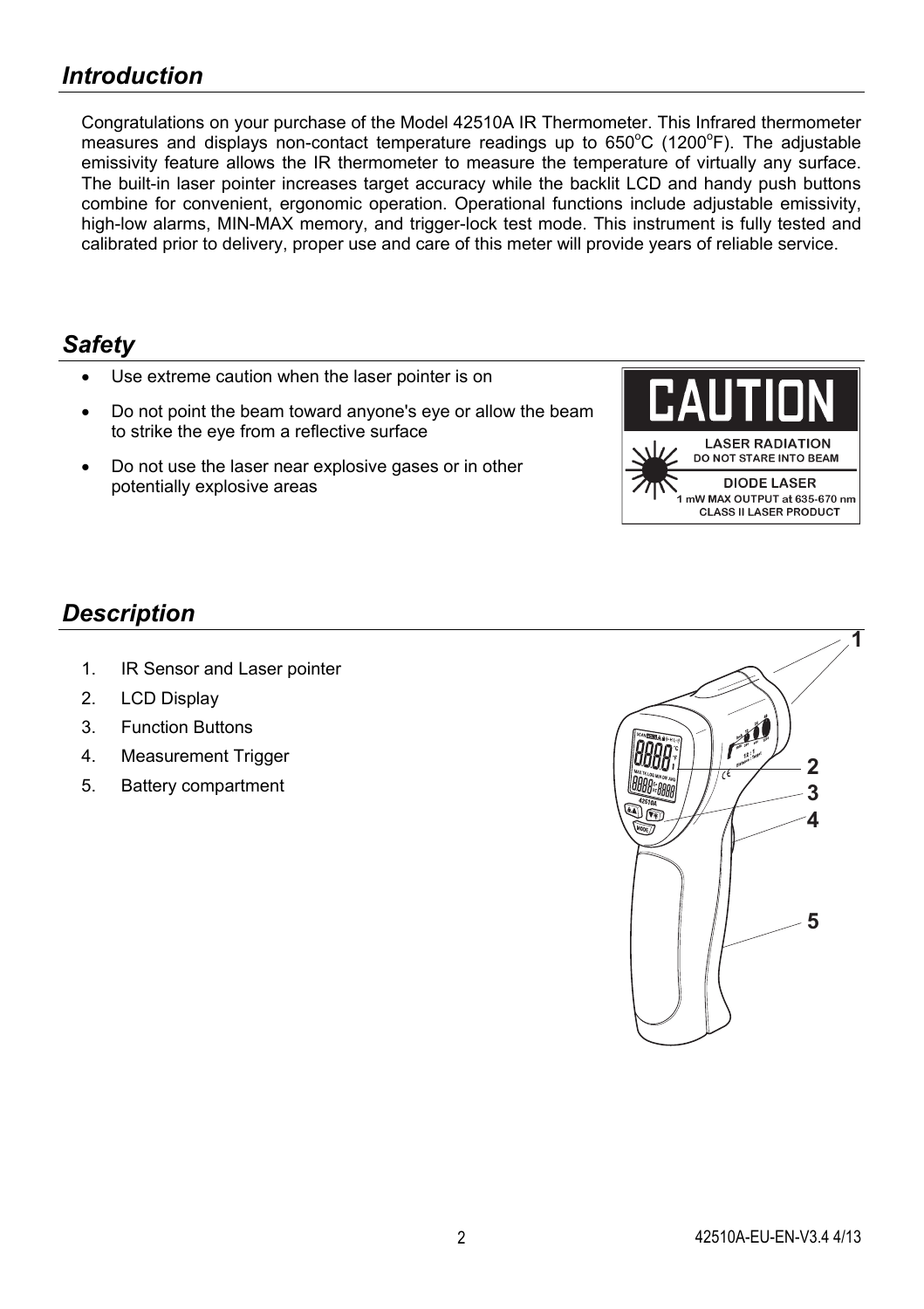### **Function buttons**

 $\triangle$  (Laser) and  $\triangle$  (UP) arrow button (Backlight) and ▼ (DOWN) arrow button MODE button

### **Display Description**

- 1. SCAN, measurement in progress
- 2. HOLD, last measurement locked in display
- 3. Laser pointer active
- 4. Power locked ON
- 5. High limit alarm
- 6. Low limit alarm
- 7. C or F temperature units
- 8. Main temperature display
- 9. Low battery icon
- 10. MAX or MIN icon
- 11. Emissivity setting
- 12. Emissivity icon
- 13. MAX or MIN temperature display

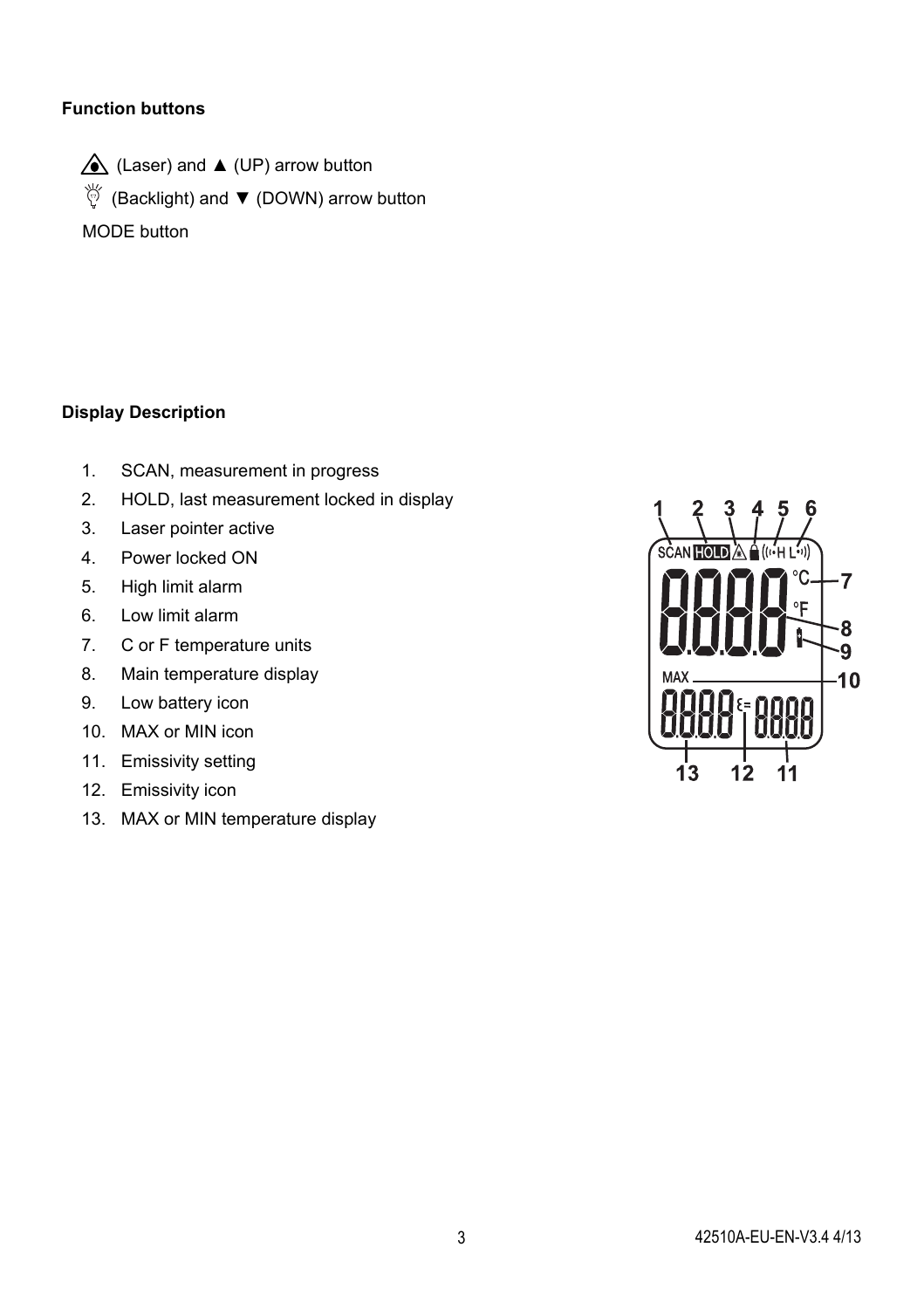### *Operating Instructions*

### **Temperature Measurements**

- 1. Hold the meter by its handle and point it toward the surface to be measured.
- 2. Pull and hold the trigger to turn the meter on and begin testing. The temperature reading will change as the user scans various targets.
- 3. The 'SCAN' icon remains on until the user releases the trigger.
- 4. When the trigger is released, the reading will hold for approximately 7 seconds (HOLD will replace SCAN on the LCD) after which the meter will automatically shut off. The only exception to this is if the LOCK mode is set to ON.

### **Laser Pointer**

The Laser pointer optimizes the user's aim during scanning. To turn the Laser on/off:

- 1. Press and release the Trigger
- 2. While HOLD is on the display, press the laser button  $\bigtriangleup$  once to turn the Laser on or off.
- 3. The laser icon  $\triangle$  will appear in the LCD when the Laser is on.
- 4. The status of the Laser is remembered by the meter and will remain as the ON condition until changed.

### **Backlight**

- 1. Press and release the trigger
- 2. While HOLD is on the display, press the backlight button  $\%$  once to turn the backlight on or off.
- 3. The backlight will illuminate the LCD when the feature is enabled.
- 4. The status of the backlight will be stored in memory and will remain as the ON condition until changed.
- 5. Note: The backlight will shorten the battery life; use sparingly and only as necessary.

#### **Over-range Indication**

If the temperature measurement exceeds the specified temperature range, the thermometer will display dashes in place of a temperature reading.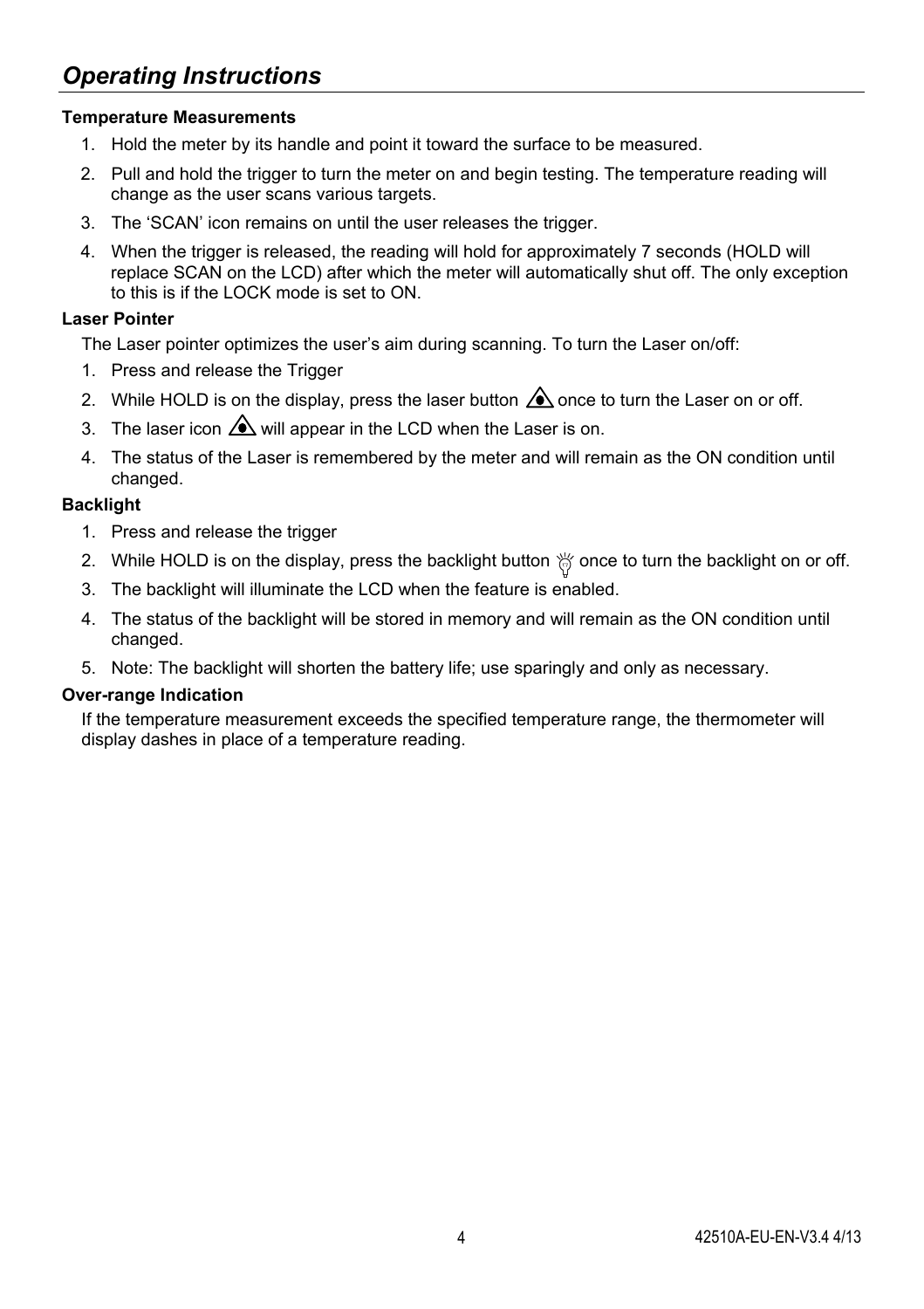### **The MODE button options**

The MODE button is used to access the emissivity adjustment, unit of measure selection, MAX-MIN feature, test-lock feature, and high-low alarms

- 1. Press and release the trigger
- 2. While HOLD is on the display, press the MODE button to enter the programming mode and to step through and configure the following features. A blinking icon indicates the feature is selected.

### *E***= (Emissivity Value)**

Press the ▲ or ▼ buttons to change the emissivity value from 0.10 to 1.00

### **C/F (Units of Measure)**

Use the ▲ and ▼ buttons to select the unit of measure.

### **MAX-MIN (highest and lowest reading memory)**

Press the ▲ or ▼ buttons to select MIN or MAX display

### **(Lock mode On/Off)**

Press the ▲ or ▼ buttons to turn the lock feature ON or OFF.

## **(High Alarm On/Off)**

Press the ▲ or ▼ buttons to turn the High Alarm feature ON or OFF.

### **(High Alarm setting)**

Press the ▲ or ▼ buttons to set the high alarm limit value in the main display

### **(Low Alarm On/Off)**

Press the ▲ or ▼ buttons to turn the High Alarm feature ON or OFF.

### **(Low Alarm setting)**

Press the **▲** or ▼ buttons to set the Low alarm limit value in the main display.

### **Emissivity adjustment**

An adjustable emissivity allows for accurate measurements on a variety of surface colors, textures, reflectivity, and finishes. The topic of emissivity is covered in greater detail in a subsequent section of this guide.

### **Temperature Units**

The temperature units can be set to °F or °C in the programming mode using the **A** and **V** buttons

### **MAX (maximum) and MIN (minimum) Temperature display**

The highest reading (MAX) or the lowest reading (MIN) encountered during a single measurement scan is displayed in the lower left-hand display area on the LCD. Select MIN or MAX in the programming mode using the ▲ and ▼ buttons

### **Lock feature**

The LOCK feature disables the Auto Power Off feature for the period of use when selected. The feature is useful for long term temperature monitoring and hands free use. The meter will revert to auto power off if the trigger is pressed during a locked scan.

### **High and Low Alarm Feature**

The meter has a programmable high and low alarm feature. When either alarm point is reached the meter will alert the user via an audible beep and a blinking LCD display icon. The alarm limit is set and the feature is enabled/disabled in the programming mode. The setting is stored and memory and will remain as the ON condition until changed.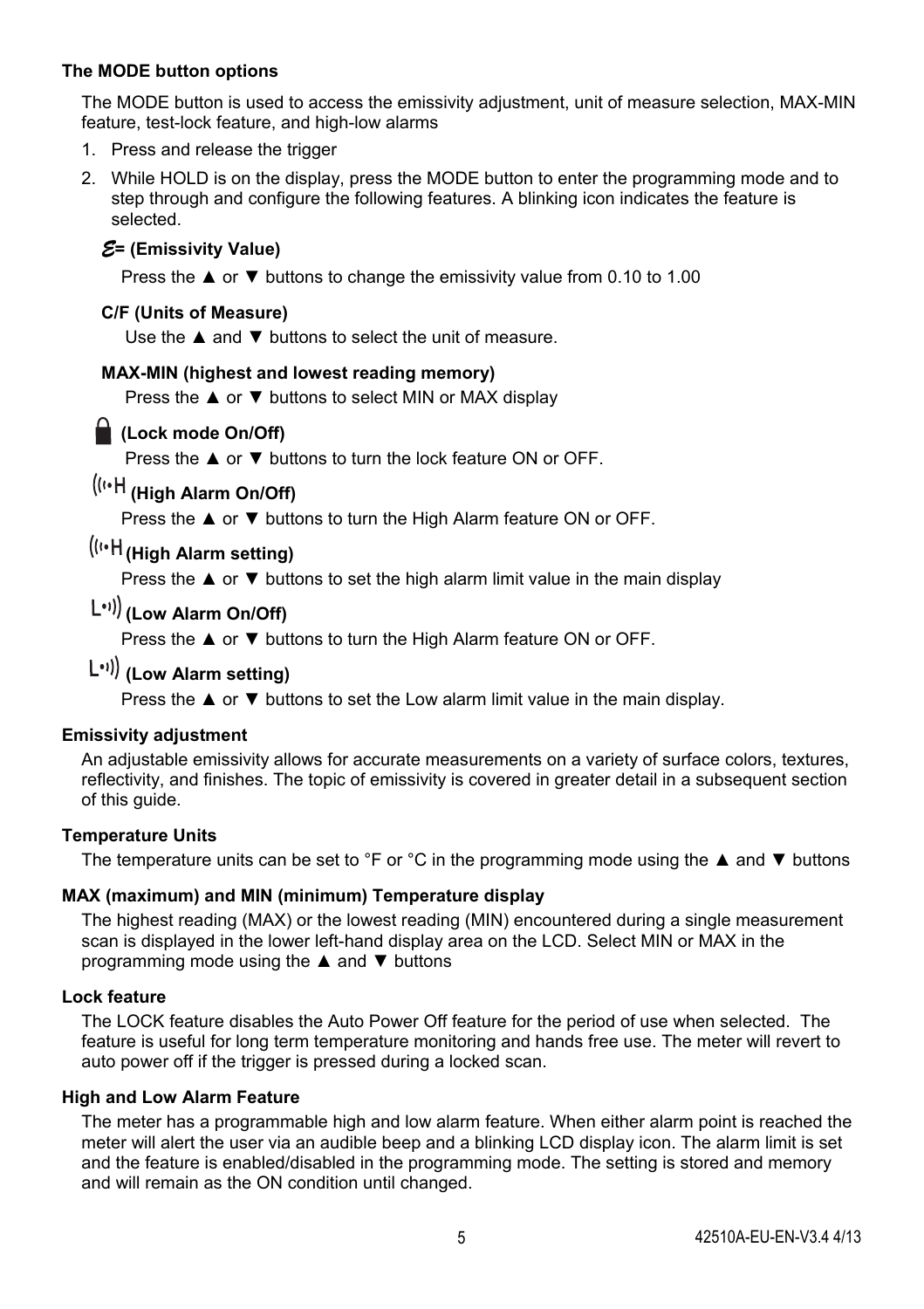### **IR Measurement Notes**

- 1. The object under test should be larger than the spot (target) size calculated by the field of view diagram (printed on the side of the meter and in this guide).
- 2. Before measuring, be sure to clean surfaces that are covered with frost, oil, grime, etc.
- 3. If an object's surface is highly reflective, apply masking tape or flat black paint to the surface before measuring. Allow time for the paint or tape to adjust to the temperature of the surface it is covering.
- 4. Measurements through transparent surfaces such as glass may not be accurate.
- 5. Steam, dust, smoke, etc. can obscure measurements.
- 6. The meter automatically compensates for deviations in ambient temperature. However, it can take up to 30 minutes for the meter to adjust to extremely wide changes.
- 7. To find a hot spot, aim the meter outside the area of interest then scan across (in an up and down or side to side motion) until the hot spot is located.

### **Field of View**

The meter's field of view is 12:1. For example, if the meter is 24 inches from the target (spot), the diameter of the target must greater than 2 inches. Other distances are shown in the field of view diagram. Measurements should normally be made as close as possible to the device under test. The meter can measure from moderate distances but the measurement may be affected by external sources of light. In addition, the spot size may be so large that it encompasses surface areas not intended to be measured.

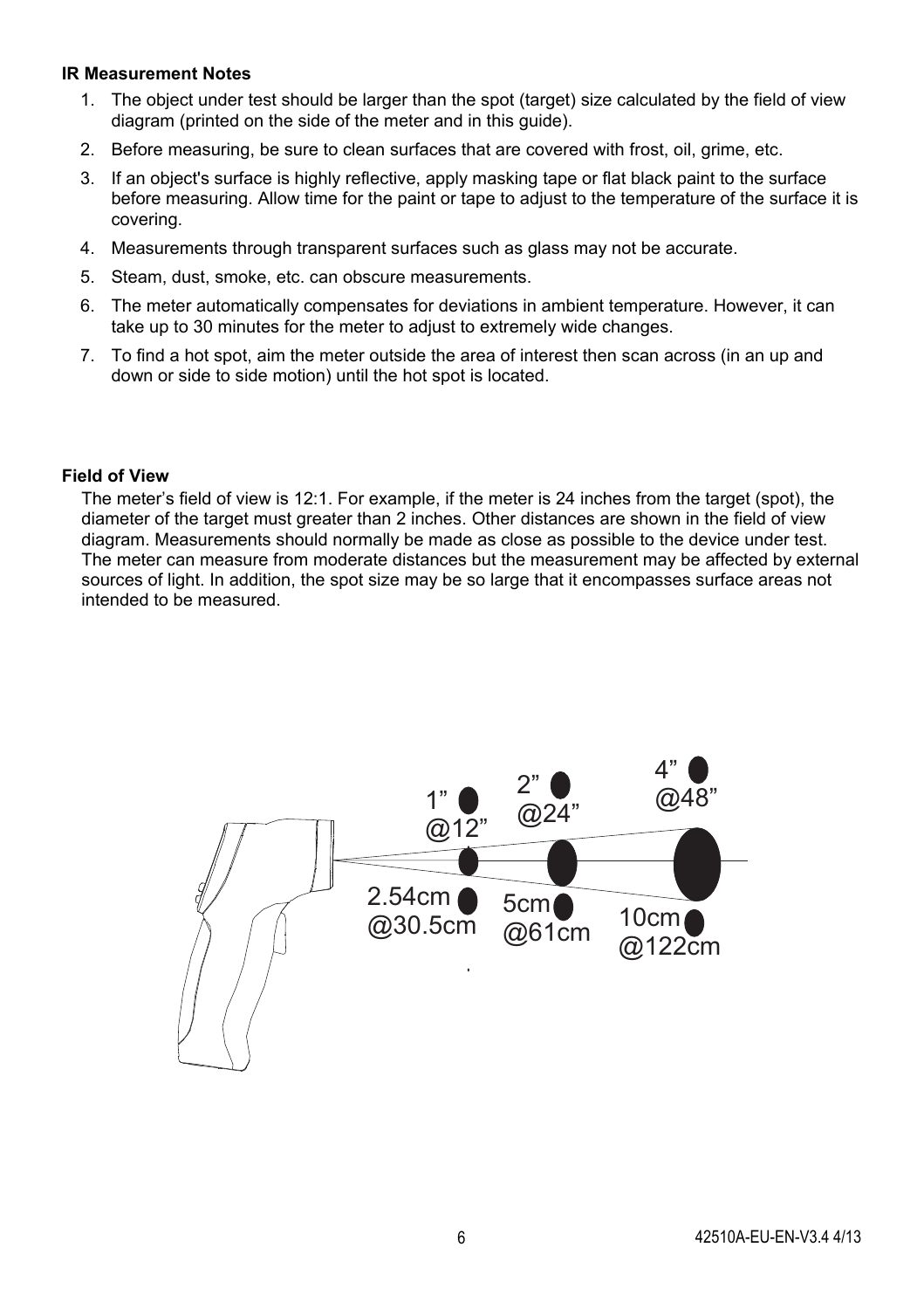### **Emissivity and IR Measurement Theory**

IR Thermometers measure the surface temperature of an object. The thermometer's optics sense emitted, reflected, and transmitted energy. The thermometer's electronics translate the information into a temperature reading which is then displayed on the LCD.

The amount of IR energy emitted by an object is proportional to an object's temperature and its ability to emit energy. This ability is known as emissivity and is based upon the material of the object and its surface finish. Emissivity values range from 0.1 for a very reflective object to 1.00 for a flat black finish. For the Model 42510A, the emissivity is adjustable from 0.1 to 1.00. Most organic materials and painted or oxidized surfaces have an emissivity factor of 0.95. When in doubt, set the emissivity to 0.95.

| <b>Material under test</b> | <b>Emissivity</b> | <b>Material under test</b> | <b>Emissivity</b> |
|----------------------------|-------------------|----------------------------|-------------------|
| Asphalt                    | 0.90 to 0.98      | Cloth (black)              | 0.98              |
| Concrete                   | 0.94              | Skin (human)               | 0.98              |
| Cement                     | 0.96              | Leather                    | 0.75 to 0.80      |
| Sand                       | 0.90              | Charcoal (powder)          | 0.96              |
| Soil                       | 0.92 to 0.96      | Lacquer                    | 0.80 to 0.95      |
| Water                      | 0.92 to 0.96      | Lacquer (matt)             | 0.97              |
| Ice                        | 0.96 to 0.98      | Rubber (black)             | 0.94              |
| Snow                       | 0.83              | Plastic                    | 0.85 to 0.95      |
| Glass                      | 0.90 to 0.95      | Timber                     | 0.90              |
| Ceramic                    | 0.90 to 0.94      | Paper                      | 0.70 to 0.94      |
| Marble                     | 0.94              | <b>Chromium Oxides</b>     | 0.81              |
| Plaster                    | 0.80 to 0.90      | Copper Oxides              | 0.78              |
| Mortar                     | 0.89 to 0.91      | Iron Oxides                | 0.78 to 0.82      |
| <b>Brick</b>               | 0.93 to 0.96      | <b>Textiles</b>            | 0.90              |

### **Emissivity Factors for Common Materials**

#### **Battery Replacement**

When the low battery symbol  $\Box$  appears on the display, replace the meter's battery (9V). The battery compartment is located behind the panel that surrounds the meter's trigger. Open the compartment by pulling the panel down from the trigger area. Replace the 9V battery and close the battery compartment cover.



You, as the end user, are legally bound (**EU Battery ordinance**) to return all used batteries, **disposal in the household garbage is prohibited!** You can hand over your used batteries / accumulators at collection points in your community or wherever batteries / accumulators are sold!

**Disposal:** Follow the valid legal stipulations in respect of the disposal of the device at the end of its lifecycle